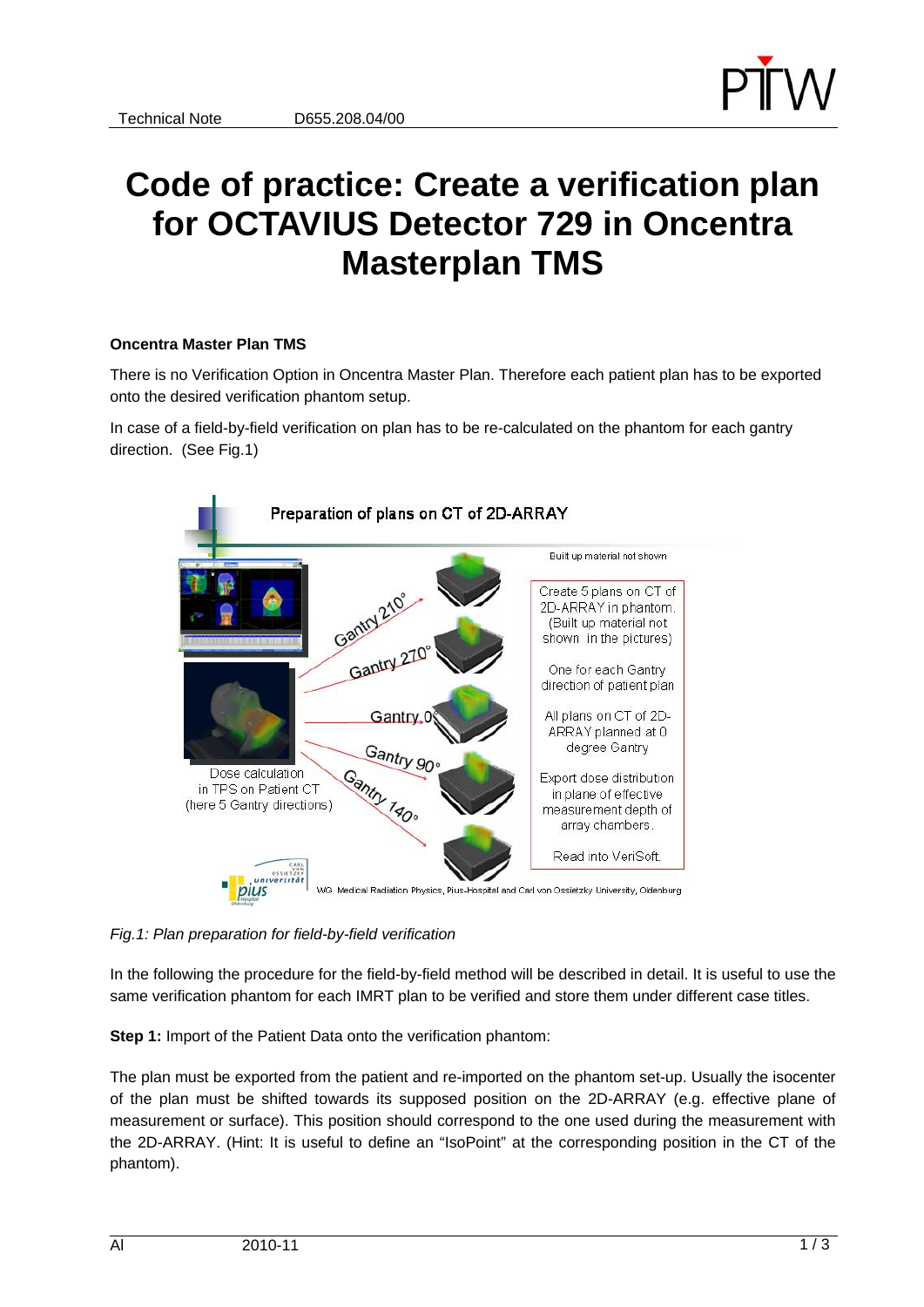

**Step 2:** To assure an adequate resolution of the dose grid, set the calculation matrix to at least 2mm in each direction.

**Step 3:** Create a separate verification plan for each gantry angle.

You should copy the plan obtained in step 1 and create a separate plan for each gantry direction. After deleting the beams not used in this sub-plan set the gantry to 0 degree, so that the central beam is perpendicular to the surface of the 2D-ARRAY. Hint: if you do Step 3 before Step 2 you need to set the calculation matrix for each plan separately

**Step 4:** Calculate the dose distribution for each verification plan

**Step 5:** Open the Export Module. Important: If you do not have a designated export folder you can find the prepared DICOM data usually under C:\OTP\_DATA\DICOM\ExportTemp

| C:\OTP_DATA\DICOM\ExportTemp                              |   |                                                                                                                                        |
|-----------------------------------------------------------|---|----------------------------------------------------------------------------------------------------------------------------------------|
| tei- und Ordneraufgaben                                   | 奕 | Name $\equiv$<br>R51.3.6.1.4.1.2452.6.2688633579.1104625123.4165380229.2183294990                                                      |
| Datei umbenennen<br>Datei verschieben<br>Datei kopieren   |   | RP1.3.6.1.4.1.2452.6.3438811249.1229874058.2734333855.520486926                                                                        |
|                                                           |   | RI1.3.6.1.4.1.2452.6.3988202282.1093189034.2768568986.2536201398<br>P RI1.3.6.1.4.1.2452.6.3722515031.1222009182.1911100330.2568782481 |
|                                                           |   | P RI1.3.6.1.4.1.2452.6.881817595.1267681689.386136999.2079670624                                                                       |
| Datei im Web veröffentlichen<br>Datei in E-Mail versenden |   | RI1.3.6.1.4.1.2452.6.594530220.1339589682.254316980.3794559129<br>RD1.3.6.1.4.1.2452.6.2128939863.1339609735.429102993.1554939205      |
| Datei löschen                                             |   | CT1.3.6.1.4.1.2452.6.4197747489.1125223494.69662884.4116681821                                                                         |
|                                                           |   | CT1.3.6.1.4.1.2452.6.4190156610.1266520571.3082681274.699943323                                                                        |

## *Fig. 2: Data export*

Chose the RD File and copy it to the folder containing the VeriSoft patient measurements.

**Step 6:** You are now able to open the dose distribution in VeriSoft